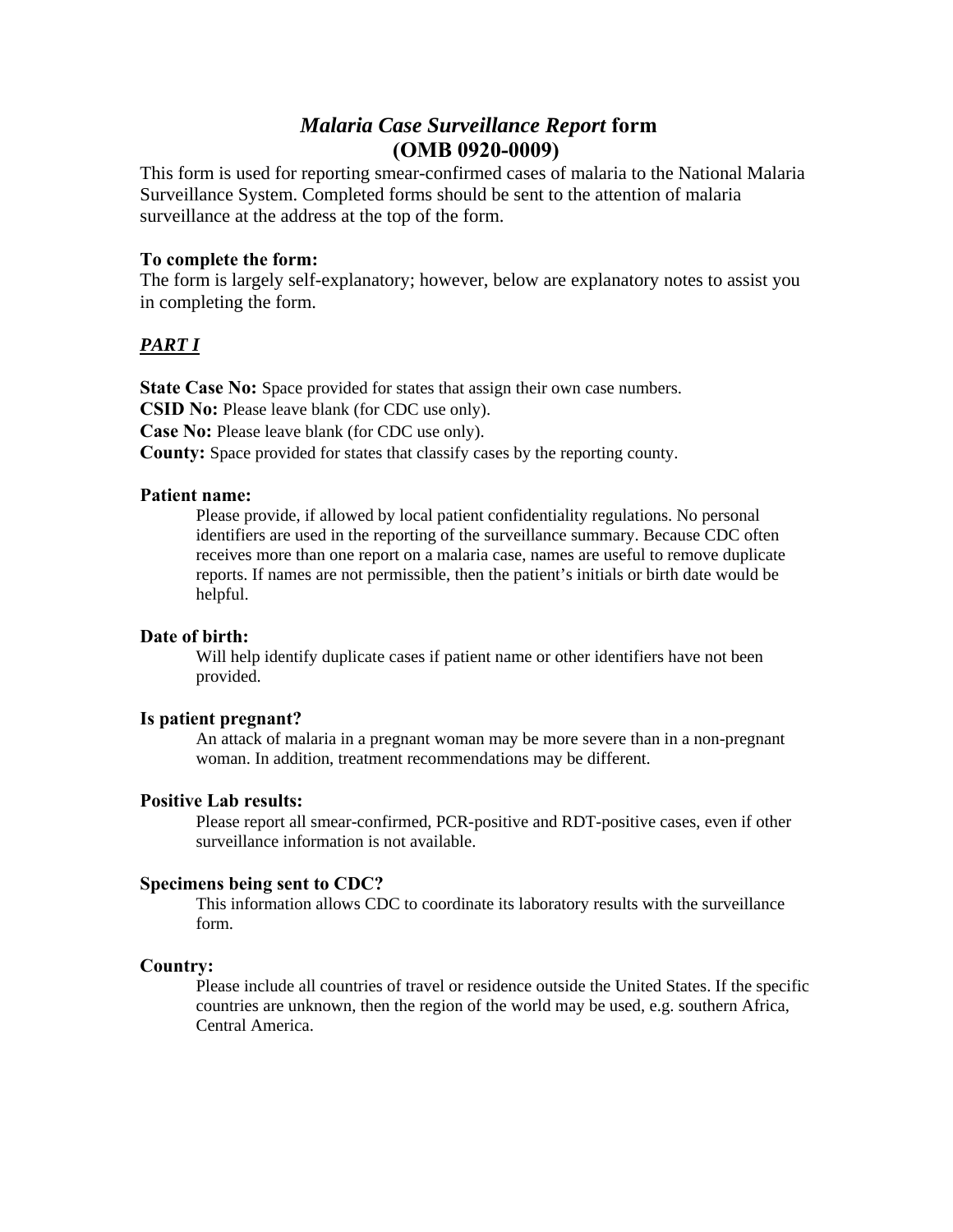#### **Did patient reside in U.S. prior to most recent travel?**

**Yes, for ≥12 months: Mark yes** if the patient resided in the U.S. before travel outside of the U.S. **No, (specify country): Mark no** if the patient did not reside in the U.S. before traveling to the U.S., and then specify the country of residence.

**Unknown: Mark unknown if** this information is not available.

#### **Principal reason for travel from/to U.S. for most recent trip:**

*These categories apply to U.S. residents traveling overseas and to non-U.S. residents arriving in the U.S.*  **Tourism: Check this option** if the travel was primarily for pleasure.

**Military: Check this option i**f the traveler was either in the U.S. military and stationed overseas, or a member of foreign military while traveling to the U.S.

**Business: Check this option** if travel was primarily business related, e.g. oil companies, archeology. **Peace Corps: Check this option** if the traveler was a member of the Peace Corps while overseas. **Visiting friends/relatives**:

Check this option if the traveler can be categorized as a person who visited friends and relatives (VFR). A VFR is an immigrant, ethnically and racially distinct from the majority population of the country of residence (a higher-income country), who returns to his or her homeland (lower-income country) to visit friends or relatives. Included in the VFR category are family members such as the spouse or children, who were born in the country of residence.

**Airline/ship crew:** Check this option if the person traveled overseas as a part of a flight or ship's crew.

**Missionary or dependent: Check this option i**f the traveler or a family member was traveling for missionary purposes.

**Refugee/immigrant: Check this option** if the traveler arrived in the U.S. with the intention to establish residency in this country.

**Student/teacher: Check this option** if the travel was primarily for educational purposes.

#### **Was malaria chemoprophylaxis taken?**

This information captures whether an antimalarial drug was taken for prevention during travel. (Do not include treatment drugs used for this attack of malaria.) The questions on chemoprophylaxis are useful for determining adherence and the reasons for non-adherence to CDC antimalarial drug recommendations.

#### **If yes, which drugs were taken?**

Please check all drugs and drug combinations that apply.

#### **History of malaria in last 12 months (prior to this report):**

Check "Yes" if malaria was diagnosed either overseas or in the U.S. in the past year.

#### **Blood transfusion/organ transplant within last 12 months?**

Information about previous transfusions is used to identify possible transfusion-induced malaria, especially among patients with no history of foreign travel. Do **not** check "Yes" if the transfusion was used to treat **this** attack of malaria. That information should be noted under "*Therapy for this attack.*"